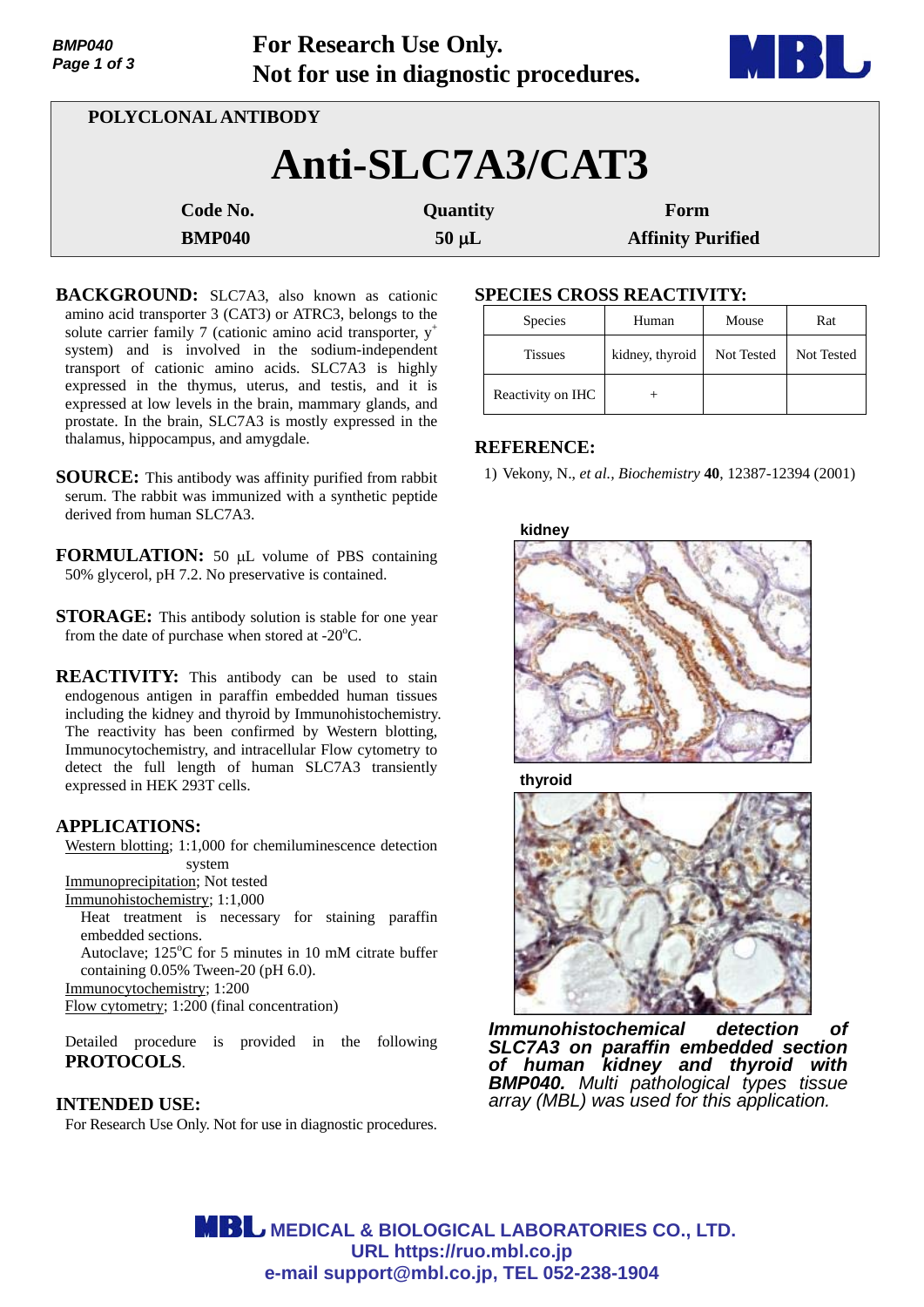### **PROTOCOLS:**

#### **Immunohistochemical staining for paraffin-embedded sections**

- 1) Deparaffinize the sections with Xylene 3 times for 3-5 minutes each.
- 2) Wash the slides with Ethanol 3 times for 3-5 minutes each.
- 3) Wash the slides with PBS 3 times for 3-5 minutes each.
- 4) Heat treatment
	- Heat treatment by Autoclave:

Heat the slides immersed in retrieval solution [10 mM citrate buffer containing 0.05% Tween-20 (pH 6.0)] at 125°C for 5 minutes in pressure boiler. After boiling, the slides should remain in the pressure boiler until the temperature is cooled down to 80°C. Let the immersed slides further cool down at room temperature for 40 minutes.

- 5) Remove the slides from the retrieval solution and cover each section with  $3\%$  H<sub>2</sub>O<sub>2</sub> for 10 minutes at room temperature to block endogenous peroxidase activity. Wash 3 times in PBS for 5 minutes each.
- 6) Remove the slides from PBS, wipe gently around each section and cover tissues with 5% FCS in PBS for 30 minutes at room temperature to block non-specific staining. Do not wash.
- 7) Tip off the blocking buffer, wipe gently around each section and cover tissues with primary antibody diluted with PBS containing 5% FCS as suggested in the **APPLICATIONS**.

**Note:** It is essential for every laboratory to determine the optional titers of the primary antibody to obtain the best result.

- 8) Incubate the sections for 2 hours at room temperature.
- 9) Wash the slides 3 times in PBS for 5 minutes each.
- 10) Wipe gently around each section and cover tissues with ENVISION/HRP polymer reagent (DAKO; code no. K1491). Incubate for 15 minutes at room temperature. Wash as in step 9).
- 11) Visualize by reacting for 5 minutes with DAB substrate solution (DAKO; code no. K3465). \*DAB is a suspect carcinogen and must be handled with care. Always wear gloves.
- 12) Wash the slides in water for 5 minutes.
- 13) Counter stain in hematoxylin for 1 minute, wash the slides 3 times in water for 5 minutes each, and then immerse the slides in PBS for 5 minutes. Dehydrate by immersing in Ethanol 3 times for 3 minutes each, followed by immersing in Xylene 3 times for 3 minutes each.
- 14) Now ready for mounting.

(Positive controls for Immunohistochemistry; kidney, thyroid)

#### **SDS-PAGE & Western Blotting**

- 1) Wash cells (approximately  $2 \times 10^6$  cells) 3 times with PBS and suspend with 100  $\mu$ L of cold Lysis buffer (10 mM Tris-HCl pH 7.5, 150 mM NaCl, 1% Triton X-100, 1% Sodium deoxycholate, 0.1% SDS) containing appropriate protease inhibitors. Incubate it at  $4^{\circ}$ C with rotating for 30 minutes, then sonicate briefly (up to 10 seconds).
- 2) Centrifuge the tube at 12,000 x g for 10 minutes at  $4^{\circ}$ C

and transfer the supernatant to another tube.

- 3) Mix the sample with equal volume of Laemmli's sample buffer.
- 4) Incubate the samples for 1 hour at  $37^{\circ}$ C and centrifuge at 10,000 x g for 5 minutes. Transfer the supernatant into a new tube. Load 10 µL of sample per lane on a 1-mm-thick SDS-polyacrylamide gel and carry out electrophoresis.
- 5) Blot the protein to a polyvinylidene difluoride (PVDF) membrane at  $1 \text{ mA/cm}^2$  for  $1 \text{ hour}$  in a semi-dry transfer system (Transfer Buffer: 25 mM Tris, 190 mM glycine, 20% MeOH). See the manufacture's manual for precise transfer procedure.
- 6) To reduce nonspecific binding, soak the membrane in 5% skimmed milk (in PBS, pH 7.2) for 2 hours at room temperature, or overnight at 4°C.
- 7) Incubate the membrane with primary antibody diluted with PBS, pH 7.2 containing 2% skimmed milk as suggested in the **APPLICATIONS** for 2 hours at room temperature. (The concentration of antibody will depend on condition.)
- 8) Wash the membrane with PBS-T [0.05% Tween-20 in PBS] (5 minutes x 3 times).
- 9) Incubate the membrane with the 1:2,000 HRP-conjugated anti-rabbit IgG (MBL; code no. 458) diluted with 2% skimmed milk (in PBS, pH 7.2) for 1 hour at room temperature.
- 10) Wash the membrane with PBS-T (10 minutes x 3 times).
- 11) Drain excess buffer on the membrane, then incubate it with appropriate chemiluminescence reagent for 1 minute.
- 12) Remove extra reagent from the membrane by dabbing with paper towel, and seal it in plastic wrap.
- 13) Expose and develop the film as usual. The condition for exposure and development may vary.



*Western blot analysis of SLC7A3 expression in Myc-tagged SLC7A3 transfected 293T (2, 3) and parental cell (1) using BMP040 (1, 2) or anti-Myc-tag antibody (3, MBL; code no. M047-3).* 

#### **Immunocytochemistry**

- 1) Culture the cells at an appropriate condition on a glass slide. (for example, spread  $1x10^4$  cells for one slide, then incubate in a  $CO<sub>2</sub>$  incubator for one night.)
- 2) Wash the cells 3 times with PBS.
- 3) Fix the cells by immersing the slide in PBS containing 4%